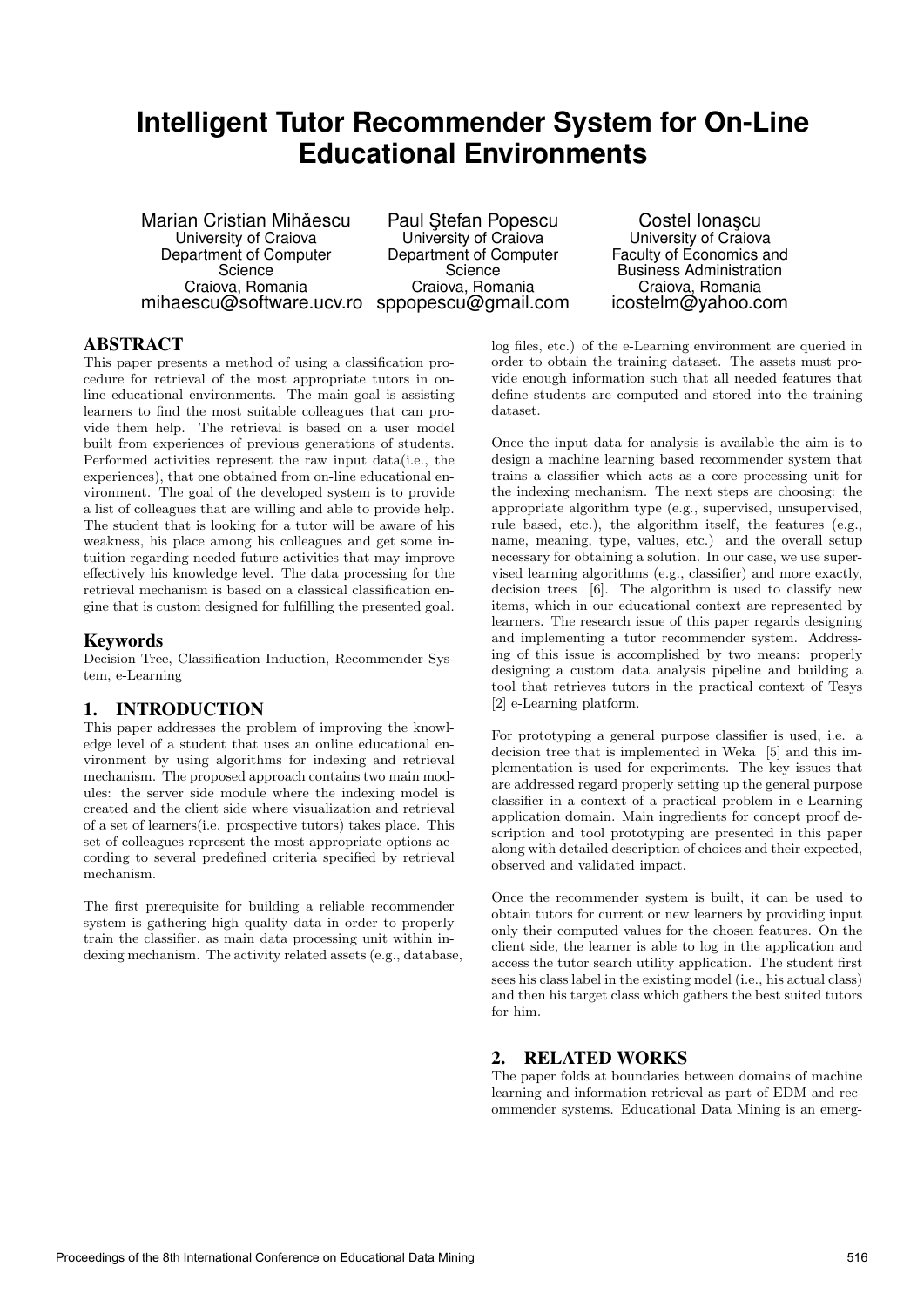ing discipline, concerned with developing methods for improving the relationship and interaction level between learners and professors. Since 2005 when the workshop referred to as 'Educational Data Mining' AAAI'05-EDM took place in Pittsburg, USA [4], followed by several related work-shops and the establishment of an annual international conference first held in 2008 in Montreal [1] many work has been done in this area  $[12]$   $[11]$ .

Building recommender systems for e-Learning gathered many research efforts due to large number of practical usages within this application domain. Since e-Learning is a highly interaction domain, it is very appropriate for using Intelligent Data Analysis techniques for building various types of recommender systems. E-Learning personalization [8] represents one of the most common and general issues in e-Learning. Within this area of research issues like adapting the presentation and navigation [3], smart recommender in e-Learning [14] and various other commercial systems [9] proposes different input data, user modelling strategies or prediction techniques for reaching various business goals. Among the most used data analysis techniques there are content-based or item-based filtering, collaborative filtering, rule-based filtering, etc [10]. The general machine learning strategy of learning and predicting, information retrieval strategy of indexing and retrieval become in recommender systems for e-learning modelling and recommendation. Modelling regards thus users, content(i.e. questions, chapters, etc) and recommendation implies the existence of a implicit or explicit query. Once all these ingredients are put together in a consistent data analysis pipeline the output takes the form of a single recommended set [13].

Regarding involved technologies this paper uses Weka (Waikato Environment for Knowledge Analysis) as a popular suite of machine learning, data mining and information retrieval algorithms written in Java. The implemented algorithms are very flexible and can be used into the analyzing process of different kinds of data(from different domains). From Weka we have used J48 which is the implementation of the C4.5 [7] algorithm in Weka, a data analysis algorithm which generates a decision tree in order to classify data.

# 3. FRAMEWORK FOR INTELLIGENT TU-TOR RETRIEVAL

The recommender module has the task of matching the query of a learner for a tutor against the existing data model. From software perspective the recommender module is a client for model builder module. Its main task is to produce results in such a way they may be intuitively displayed by the thin client application used by learner in his attempt to find a suitable tutor. Therefore the learner will see a treelike structure due to native shape of the decision trees with actual class of the learner marked in red and with target classes marked in shades of green. In fact the green classes represent set of learners that are suitable for being tutors for learner that is querying the system.

In Fig.1 presents how the tutor recommender mechanism is designed as a data workflow. From interaction point of view students have to query the system that is integrated within Tesys-Web and after performing necessary operations on the server side they obtain the decision tree filled with



Figure 1: Activity use case diagram

prospective tutors. On the server side we have the business logic of the recommender system. Here the training dataset is built, thereafter the data model and the output as an xml file that can be displayed on the client side.

# 3.1 Description of Tasks within Recommender System

The main tasks performed within the recommender system regard preliminary offline data model building, setup of the recommender system, indexing currently existing learners into already created model and computing and extracting relevant tutors by applying the already setup recommendation strategy.

# *3.1.1 Learners Modelling Phase*

We apply machine learning (i.e., decision trees) techniques to build learners profiles by using already existing implicit performed activities from usage sessions of learners that used the system in previous years. This data represents the training data and the output is represented by a set of classes (i.e. leaves in the decision tree) such that each class corresponds to a learners profile. Once sessions and corresponding activity data are delimited in such a way that all features describing a learner are processed, we can use the decision tree builder to obtain the baseline data model. Once the data model is created the currently existing learners within the e-Learning platform are placed in their corresponding leaves. At this moment currently existing learners are indexed in the decision tree data structure and are ready to be queried.

## *3.1.2 Tutors Recommendation Phase*

The query of a learner for a tutor is regarded as a parametrized implicit query. The parameters aim tuning the retrieval mechanism such that optimal solutions are returned from solution space. The solution space is regarded as a set of classes(i.e., leaves) each class containing a set of prospective tutors. The set of classes need to fulfill one basic requirement, which is to be labeled with a "better" class label that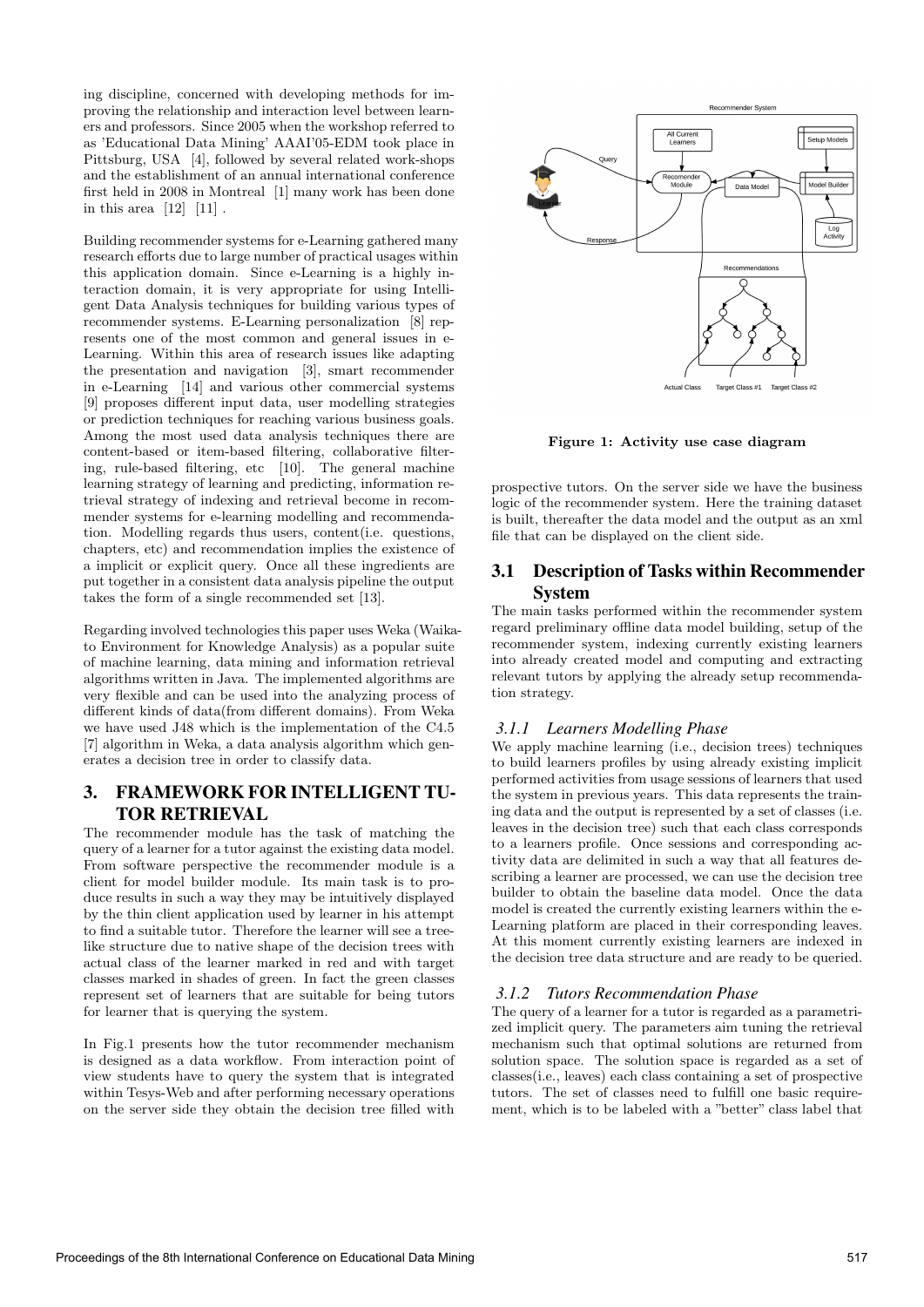the one in which the querying learner resides. A total order set of classes is ergonomically computed with the first item containing learners "close" to the querying learner and the last item containing learners "further" to the querying learner. In this context parameter tuning will manage to decide a certain number of prospective tutors that are picked up from one of the target classes. Intuitively, choosing tutors from a class that is "closer" to the querying learners' class will return tutors with a profile that is better but similar. On the other hand, choosing tutors from a class that is "further" to the querying class will return tutors with the best profiles among all colleagues.

### 3.2 Description of the Data Analysis Process

The main concept considered in the model is the "Learner", which is also a "Tutor". Once the data model is built from the training data the current set of learners  $L = \{L_1, L_2, L_3, \ldots, L_n\}$ is distributed in corresponding classes according with the key feature values fi,k. For current prototype implementation the features are not weighted since the decision tree itself provides a ranking in feature selection.

All classes of learners are considered as resources for which an "affinity" function needs to be defined in order to retrieve the most suitable tutors. Defining the affinity function needs to take into consideration several criteria such a better overall knowledge weight, specific values in communication related features(i.e., messaging activity, forum activity, etc) and demographic features. Due to its specific topology of the decision tree also ranks the leaves in classes. A normal distribution function is defined such that the lowest ranked class is assigned 0 knowledge weight and highest ranked class is assigned a value of 1 knowledge weight. All in between classes get a knowledge weight ranking between 0 an 1.

Thus the data analysis task is to identify the actual class of the learner who is querying for a tutor and to provide most suitable options from the subsequent classes in obtained ranking of the current learners. With this approach the tutor retrieval becomes a matter of properly specifying querying parameters. The proposed mechanism offers the possibility of obtaining any of the feasible solutions, somewhere between the very next learner which resides in the class with the next knowledge weight value up to the top class learners in ranking. From this perspective several parameters are defined. One manages the proximity of the class from which tutors are retrieved.

#### 4. EXPERIMENTAL RESULTS

The main input of the server application is the activity repository. This raw data taken from the database is converted to an .arff file, which is used to train the classifier.

In Fig. 2 are presents the meaning of the attributes from the .arff file and Fig.3 presents the obtained decision tree based on the training dataset. Several functionalities were developed in order to be able to load and parse the decision trees. One of them is successor computation. Because of our dataset structure, the decision tree contains ordered leaves. This functionality is successfully used for fulfilling specific user constraints. For example, if the student does not want

| userid            | The identification number of the student                                                                                                                                                                                                                                                |
|-------------------|-----------------------------------------------------------------------------------------------------------------------------------------------------------------------------------------------------------------------------------------------------------------------------------------|
| <i>nrHours</i>    | The total number of hours spent on the platform                                                                                                                                                                                                                                         |
| avgMark           | The average mark obtained at a discipline                                                                                                                                                                                                                                               |
| messagingActivity | This feature represents a discretization of the on-line<br>involvement regarding sent and received messages. A<br>messaging activity greater than 50% of the average number<br>of sent and received messages means YES and smaller<br>means NO.                                         |
| noOfTests         | The total number of tests taken on the platform                                                                                                                                                                                                                                         |
| avgMessageLength  | This feature represents a discretization of the average<br>message length. An average length greater than 160<br>characters means the student sends LONG messages and<br>smaller means SHORT messages. This value has been<br>chosen with respect to the limitation of the SMS message. |
| class             | The class that the user belongs to, which can be low or<br>high. Low/high values were assigned based on the final<br>result obtained by the student.                                                                                                                                    |

Figure 2: Features



Figure 3: Tree example

to have a step by step progress, he will be able to use this feature to retrieve tutors which are  $i$  steps ahead of him.

Here is the pseudocode for the method used to locate the classified student's actual and target class. This recursive method takes two parameters: a node element containing information from the xml and a boolean variable, stating whether the parent has been marked or not. A node is marked when the student meets the requirement stated inside the node (for example if the "messageLenght"is "LONG").

```
function studentSearch(Node parent, boolean isMarked)
   SET nodeList to the list of child nodes of "parent"
   FOR each node in nodeList
      IF is element node THEN
         SET atr to the value of the attribute "attribute"
         IF atr is null THEN
            IF isMarked THEN
               add new atrribute to the node
            END IF
            IF "decision" attribute is "high" THEN
              SET target to the current node
            END IF
         ELSE
            SET expresie to ""
            SET belongs to false
            CASE atr IS
               "avgMark":
                  generate the expression to be evaluated
                  SET belongs to the result of the evaluation
               "nrHours":
                  generate the expression to be evaluated
```
{